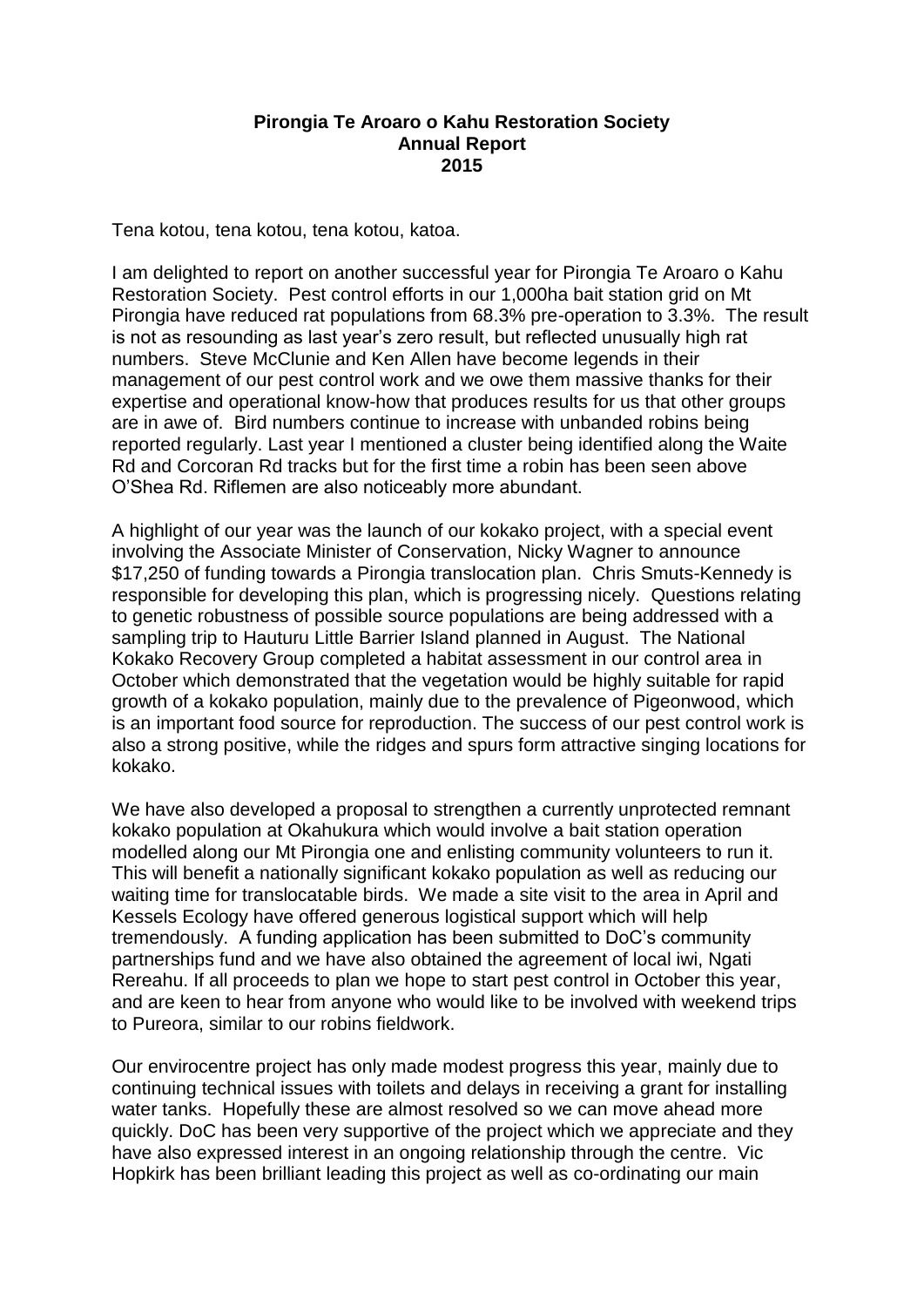fundraiser, the Te Rore Water Supply Riparian Planting which supports the envirocentre work and our kokako project. Thank you Vic for your fantastic dedication and passion for all this, especially given your other commitments. Our next planting event is scheduled for this Saturday so please let me know if you would like to help with that.

Our projects absolutely depend on grants and donations, and I would like to acknowledge our gratitude for the support from the following funders over the past year:

Department of Conservation's Community Partnership Grant of \$17,250 for a Kokako Translocation Plan

Department of Conservation's Community Conservation Grant of \$4830 for envirocentre water tanks

Waikato Catchment Ecological Enhancement Trust: \$16,000 over two years for pest control

Pub Charity \$5,000 grant for envirocentre structural work

Waikato Regional Council: \$4,900 for display panels on the history of Pirongia Forest Park

Department of Conservation's Biofunds: \$4,500 over three years for pest control on the private land within our bait station grid

Waipa District Council: \$500 for administration costs

Our society has also been active in other areas. Our bat monitoring programme will benefit from the recent purchase of 5 automatic bat monitors of a more advanced design which will streamline the processing of the monitoring data, and this purchase was made possible through the remaining funding held from Meridian Energy. Display panels on Pirongia Forest Park's history have been completed and can be viewed here this evening. They are usually on display at the Pirongia Heritage and Information Centre. Representatives from our society were part of the opening of the new hut near the summit of Mt Pirongia in April and participated in a field trip to search for a rare bracket fungus *Ganoderma Awaroa* only found in Pirongia Forest Park. We have continued our environmental education and advocacy through presentations and forums, and benefit from a diverse and committed support base. We currently have 110 members, 107 individual and corporate sponsors of hectares with 174 hectares sponsored in total. Our Mangakara podcast, available for free on the internet [http://www.youtube.com/watch?v=ZO-Gxc1yfWk,](http://www.youtube.com/watch?v=ZO-Gxc1yfWk) now has over 3,872 views while our facebook page has 225 likes. We are grateful for the steady stream of new volunteers wanting to be involved with our projects, and this year volunteer hours came to 1498 involving about 75 people. This is less than last year because the time put in by our French intern Melia Rodriguez last year boosted those figures considerably. Voluntary contributions cover bait station filling and providing refreshments afterwards, monitoring for rats, birds and bats, planting and releasing work, and tasks related to our envirocentre building and the landscaping of Te